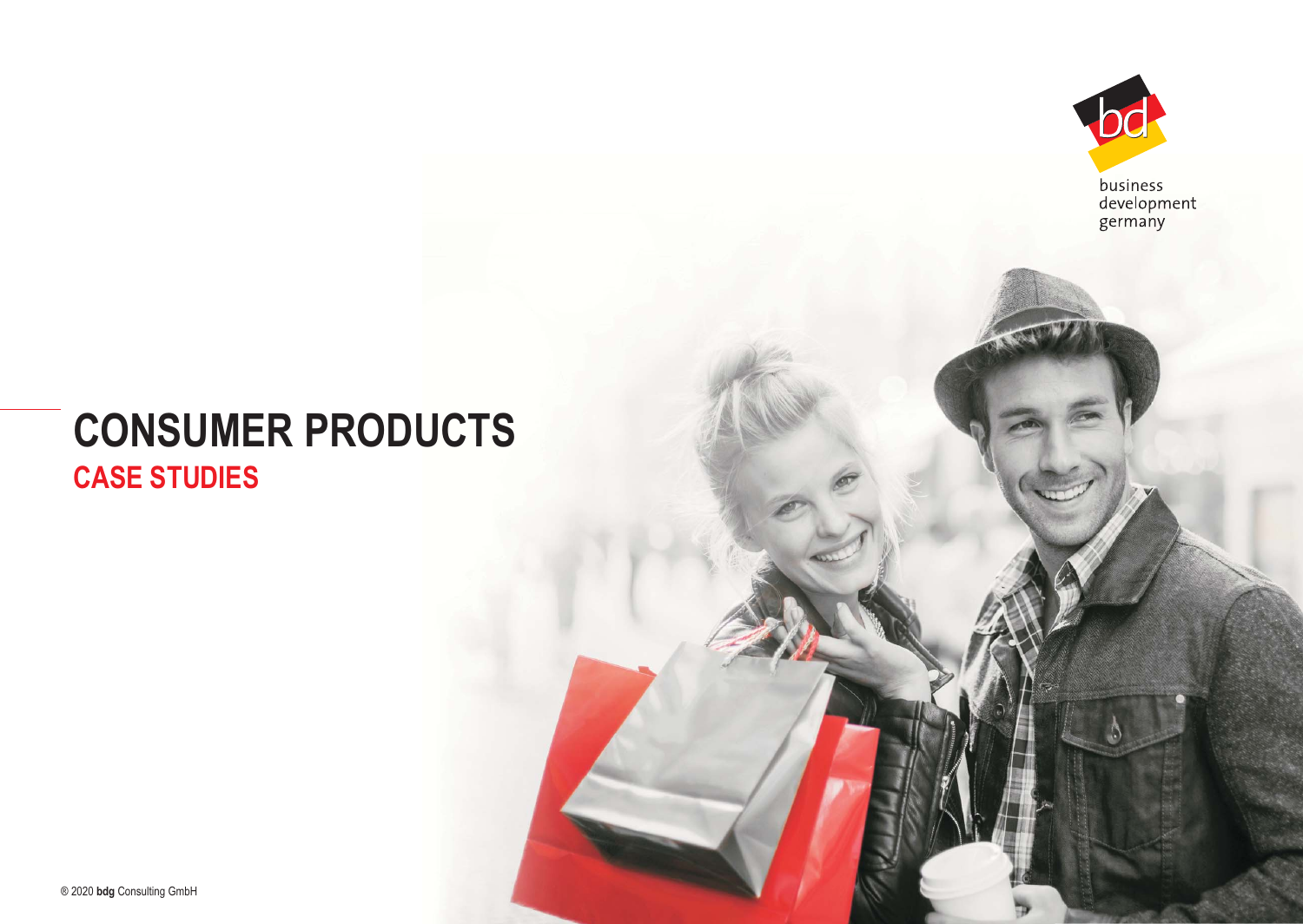## **Air Crew Club**

Exclusive members club from Dubai only for pilots and air crews

Start-up from UAE expanding internationally and asked BDG for help with identifying and approaching restaurants for participation (club benefits for the members).

**WARN & CONTRACT** 

动情情感到精神

A Milanova A Company

Translation and creation of a suitable, German handout and research and selection of 100 restaurants in Berlin and Frankfurt. Systematic approach and preparation of negotiations.

#### **»SPECIAL CHALLENGES«**

Completely new concept and great degree of explanation.

#### **RESULTS:**

**ANOTHER ANOTHER** 

The goal of the project was achieved and 10 participating restaurants were not only found, but also all agreements closed through BDG on behalf of the client. Hereinafter **APPROACH: APPROACH: APPROACH:** *APPROACH: APPROACH: APPROACH: APPROACH: APPROACH: APPROACH: APPROACH: APPROACH: APPROACH: APPROACH: APPROACH: APPROACH: APPROACH: AP* 

 $\mathscr{M}^{\mathbb{N}}$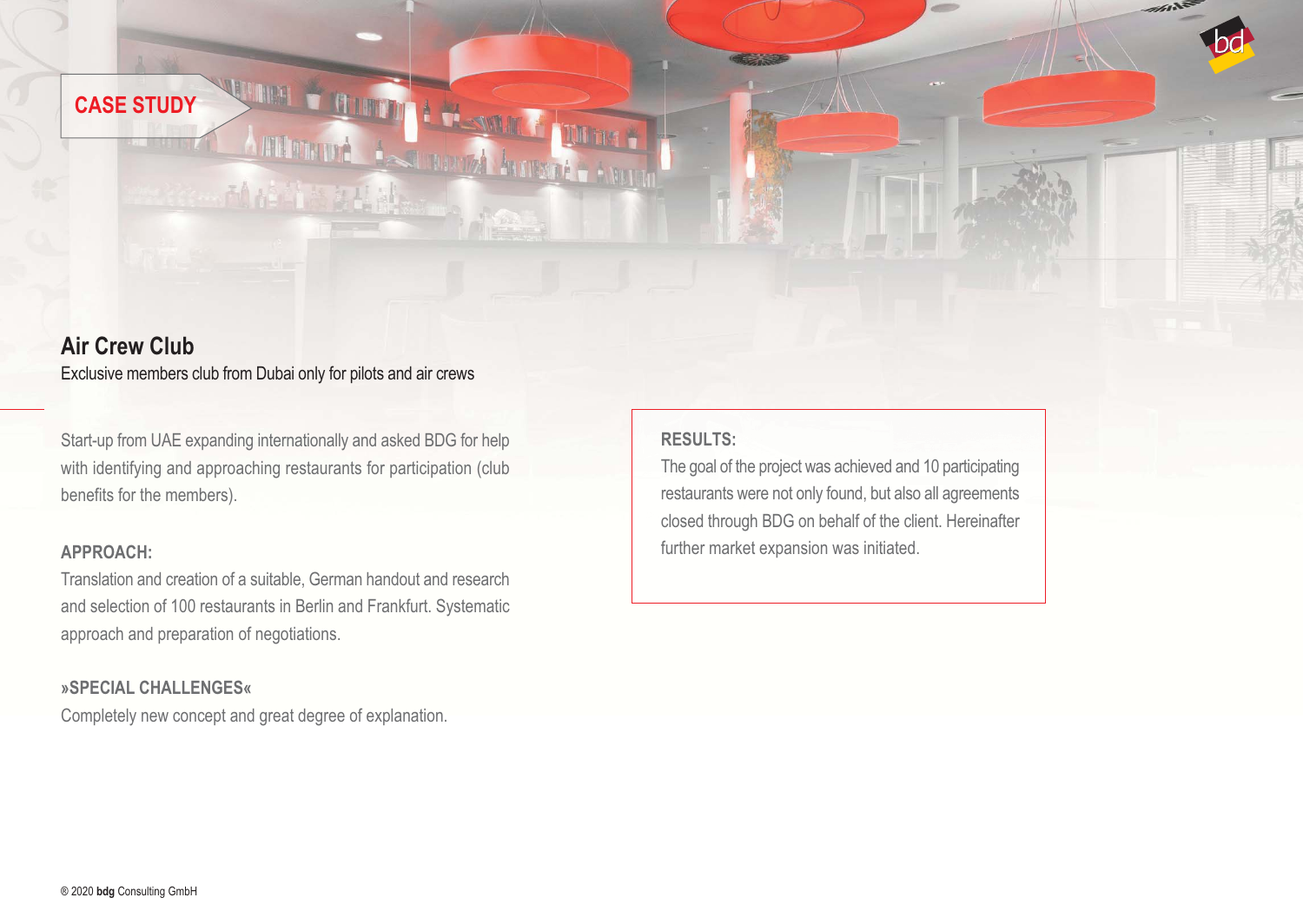# **Knife Sharpener from Scotland**

Innovative and award-winning kitchen tools

Listing of a great product!

#### **APPROACH:**

Short marketing preparation and workshop in Scotland. Identification of targets and contacting over long period of time.

#### **»SPECIAL CHALLENGES«**

Very difficult in Germany, since there is a big knife industry with own knife sharpening tools.

## **RESULTS:**

Systematic approach of more than 100 relevant buyers, distributors and retailers all over Germany.

**Any sharp** 

The World's Best **Knife Sharpener** 

- Presentation to several big companies.
- **Example 1** Listing with one distributor with several shops and online stores. The new partner started the partnership with advertising the product in his catalogues that go out to more than 1 Mio. relevant German consumers.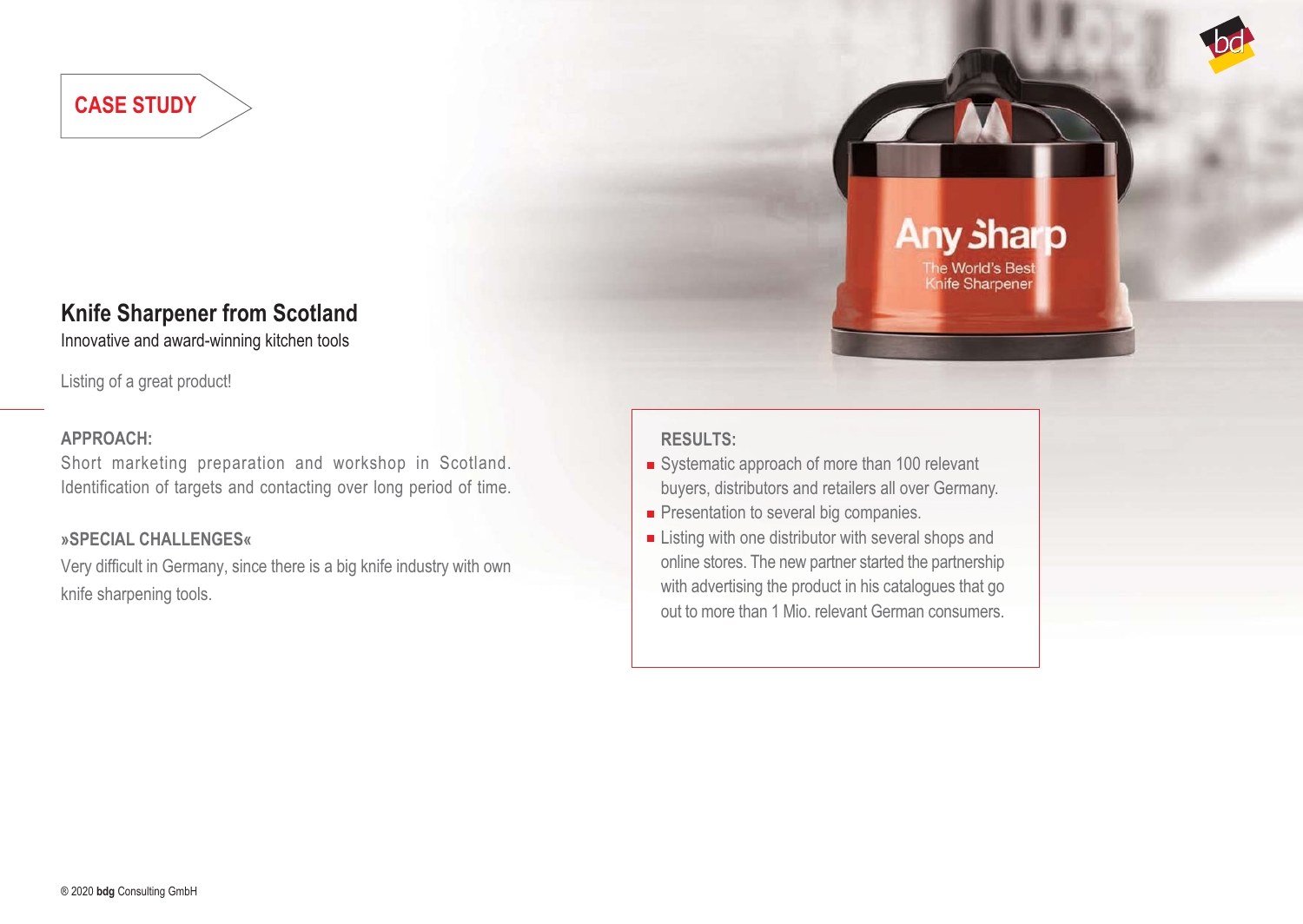## **Fine Bone China & Home Decor Distributor Search**

Beautiful tableware products of Israeli interior designer. With a big variety of tableware like cups, teapots, plates and other assecoires, the young designer brand wished to start distribution into Germany.

#### **APPROACH:**

Short and pragmatic distributor search.

**»SPECIAL CHALLENGES«**

Small budget and only small quantities of China available.

#### **RESULTS:**

- Creation of a German handout.
- $\blacksquare$  Identification of 41 potential distributors.
- **8 companies** were interested and negotiations with 1 huge department store was initiated.
- Support on Ambiente 2016.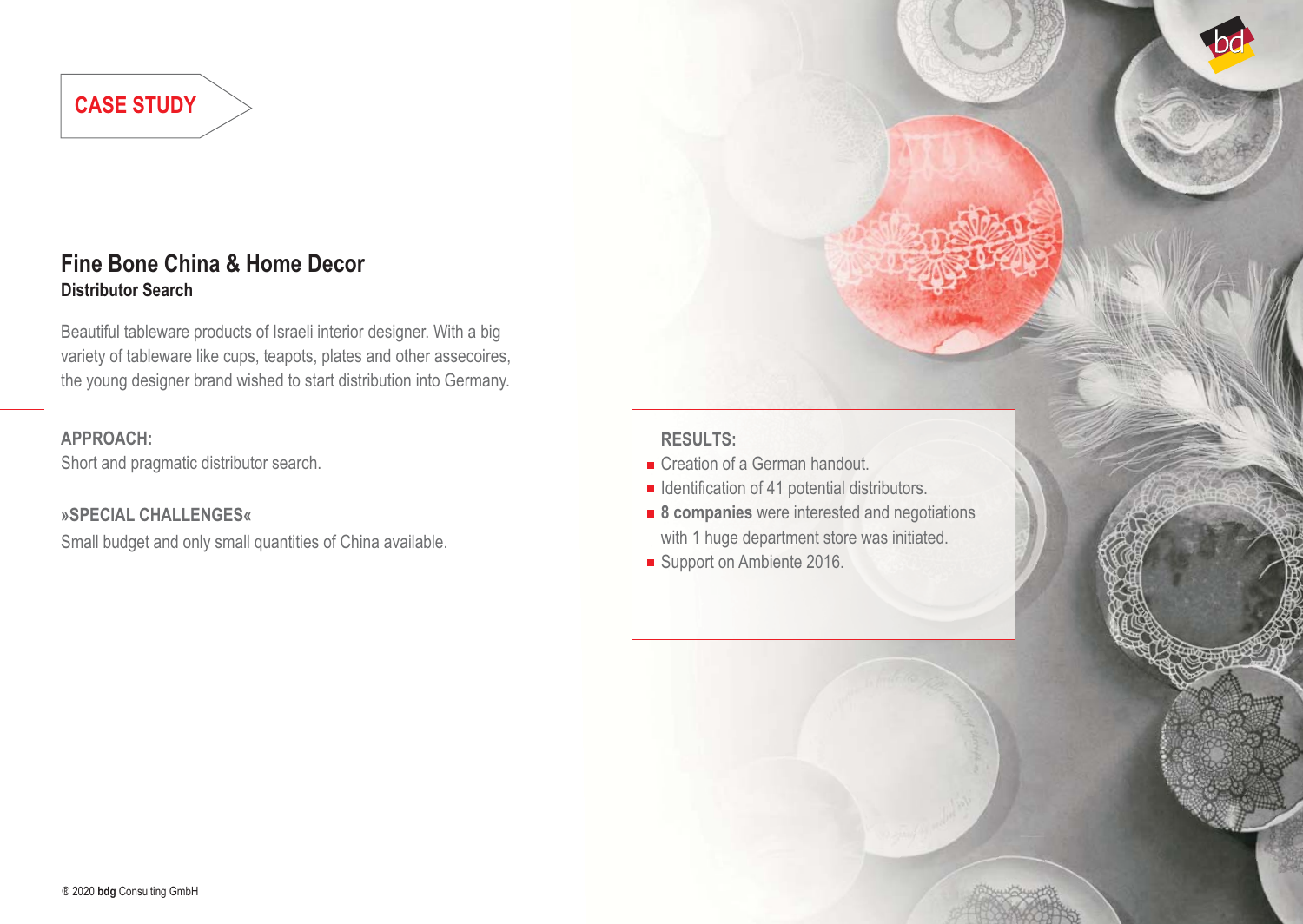# **Danish Manufacturer of oil table lights**

Stella Light Entering the German market

A Danish producer of innovative oil lights for the HoReCa industry was looking to introduce it's products to the German market and generate business in Germany.

#### **APPROACH:**

Creation of completely new and appealing marketing materials for the German market. Optimizing website content and translation into German. Identification of target groups, research of targets and direct sales activities.

## **RESULTS:**

- **Definition of target groups**
- Research and selection of targets
- **Professional price lists for different target groups**
- Re-designed logo
- Set of professional product photos
- Creation of presentation and 3 handouts for the German market
- More than 80 importers and relevant distributors were systematically contacted and new business accounts built up within just a few months.This resulted in a bigger project roll-out and in building up an ongoing representation for the German market